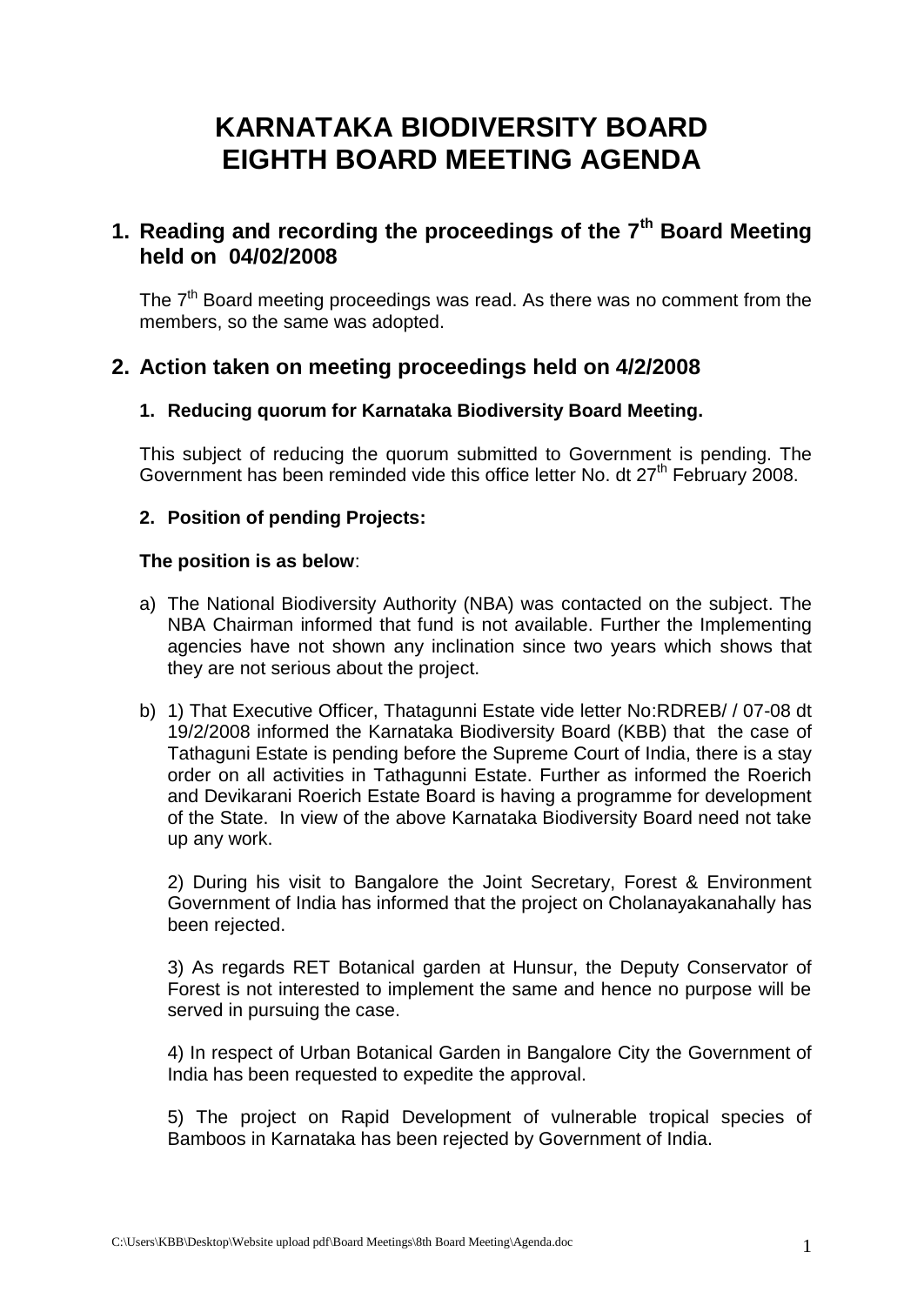6. As regards creating awareness Training Programme on Biodiversity related issues, the NBA has agreed to release Rs. 2.00 lakhs which is still awaited**.**  The amount will be spent in giving training to Government servants of various departments.

### **3. Action against Sri. Gangadhar V. Maddikery:**

1) As resolved by the Board and as requested by the Principal Secretary, Animal Husbandry, Fisheries Department vide letter No: ಪಸಂಮೀ 170 ಮೀಎಸೇ 2007 dated 22/12/2007 charges sheet has been prepared against Sri Gangadhar V. Maddikeri for various lapses and the same has been submitted to Government vide this office letter No:KBB/EST/02/2007-08/1600 dated 4/3/2008 for onward sending to department of Animal husbandry and fisheries**.**

2) It is informed that Dr. Sathyanarayan Bhat, Executive Officer (ISMH) on his transfer vide Government order No. w 282 268 2007 a. 27/2/2008 was relieved

from Karnataka Biodiversity Board. Subsequently on Dr. Sathyanarayan Bhat, managed to come back to Karnataka Biodiversity Board. Dr. Sathyanarayan Bhat has already completed 5 years in Karnataka Biodiversity Board which is a long period. Further he is not doing any work of Karnataka Biodiversity Board other than attending the workshop, seminars, which are not the mandate of Karnataka Biodiversity Board. Whatever works were given to him from time to time he has been avoiding. He has been given Job chart but he has been neglecting the same. This has already been brought to the notice of Government vide this office letter No: No:BB/EST/03/Dr.Bhat/07-08/27 dated 19<sup>th</sup> April 2008. It is therefore suggested that Dr Sathyanarayana Bhat, Executive Officer (ISMH) may be repatriated back to his department as his continuation is not serving any purpose of Karnataka Biodiversity Board.

# **4. Declaration of Biodiversity Heritage Site:**

- 1) Proposals have been called for from the Field Officers to submit the proposal by filling the format supplied with relevant information, maps, and photographs for the declaration of Biodiversity Heritage Sites. The same is under preparation by the field officers. Further action will be taken after the receipt of the same.
- 2) As resolved by Board Rs. 1.50 lakhs has been released on 15/03/2008 to University of Agriculture Science, Bangalore for conducting the following Research on Nallur Tamarind Groves.
	- Carbon dating to determine the age of the Trees.
	- Identify the elite trees and recommend them for muluplication through vegetable propagation.
	- Study morphological features and phenotypic changes.

Further, second installment of Rs.1.50 lakhs will be released during the year 2008-09.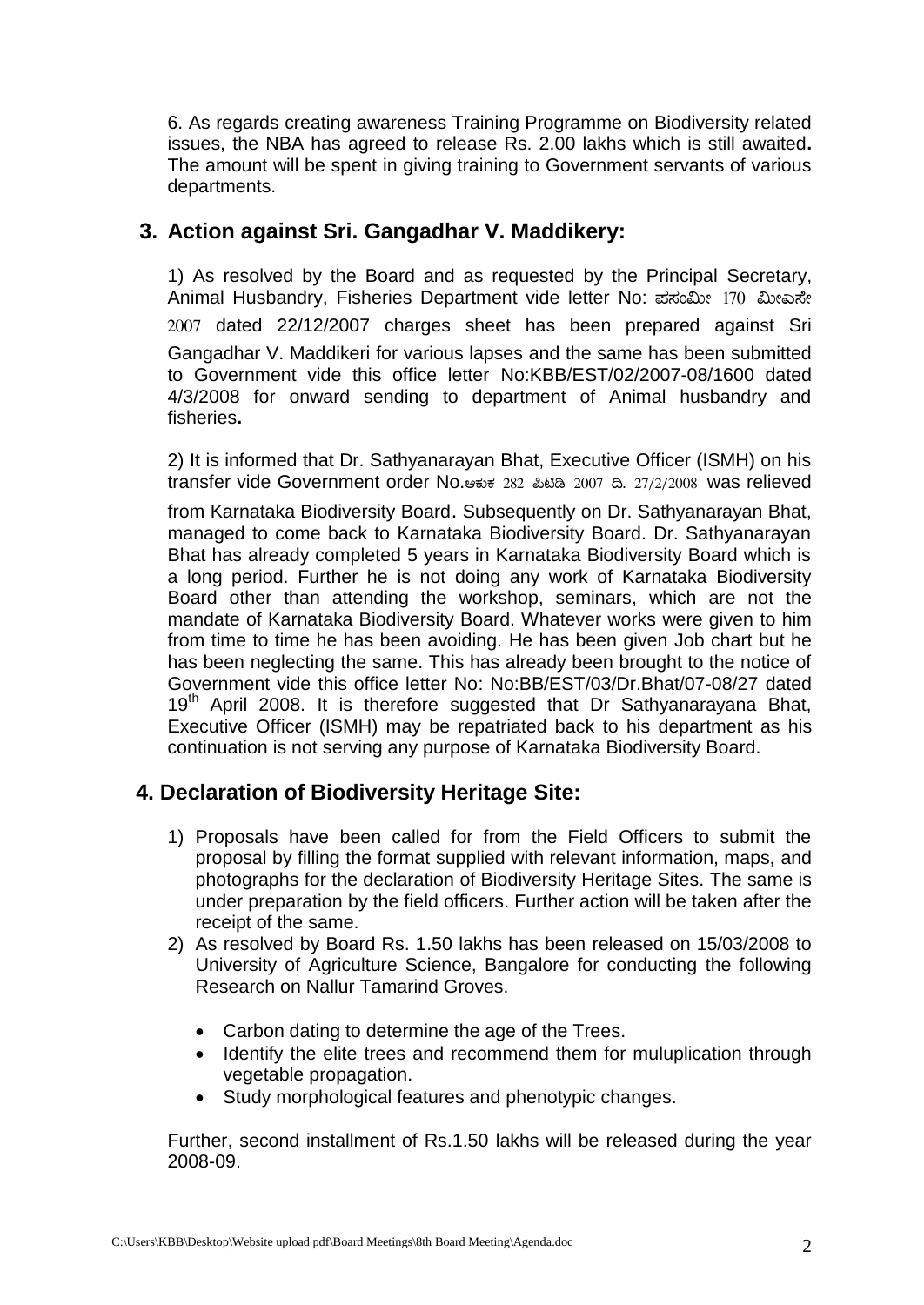3) Further there was lot of complaints from environmentalists and others that lot of elicit felling has been going on in Nallur Tamarind Groves. In order to provide protection, Rs.42,000/- was released to Conservator of Forests, Bangalore for engaging a watcher to provide protection. The revised proposal from the Conservator of Forest is awaited and the same will be placed on receipt.

### **3. Developmental works of Kuvempu Bio-park:**

As resolved by the Board the Deputy Conservator of Forest, Shimoga and Conservator of Forest, Shimoga have been informed to complete the work at the earliest. The estimates and tenders have been sanctioned as and when submitted. The works are going on. This is for the information of the Board progress at **(Annexure-1)**

### **4. Leavy of Cess on Pharmaceutical Products:**

1) The subject of leavy of Cess was submitted to the Government vide NoKBB/MISC/44A/Cess/06-07/627 dated 27<sup>th</sup> April 2007 and is pending with the Government. The Government has been reminded vide letter NoKBB/MISC/44A/Cess/06-07/1556 dated 23rd February 2008**.**

2) As resolved by the Board a proposal to declare some officers as authorized officers to file court cases against the defaulting firms who are not declaring the sources of harvest of Bio-resources was submitted to the Govt.vide NoKBB/MTG/VII/07-08 dated 6<sup>th</sup> March 2008 is pending with the Government.

3) The Executive Officer (ISMH) dealing with the subject has been instructed to address the suppliers and dealers of Bio-resources to know the places/villages from where the Bio-resources are being harvested and supplied to various firms. It is regretted to inform that the Executive Officer (ISMH) is silent on the issue. Therefore, it is proposed to initiate action against him under CCA rules. Further, it is informed that the Expert Committee on Medicinal Plants on 21/03/2005 recommended to prepare a directory of medicinal plants of Karnataka by classifying them under the following 7 categories.

- 1. Plants used in home remedies
- 2. Plants used in Ayurveda classified preparation.
- 3. Patented/Patentable potential candidates
- 4. Plants used in Herbal OTC products like cosmetics/food/ beverages.
- 5. Plants used in modern pharmaceuticals.
- 6. Plants used for extracts (domestic & international market).
- 7. Plants used for extraction of Oleo, resins, gums & dyes.

The Executive Officer (ISMH) was supposed to attend the same but he has not attended the same so far and is still salient on the issue. The Board may decide to repatriate him and initiate disciplinary action against him for his negligence and avoidance of duty in controlling the uncontrolled harvest of valuable Bioresources. **(Annexure- 2.)**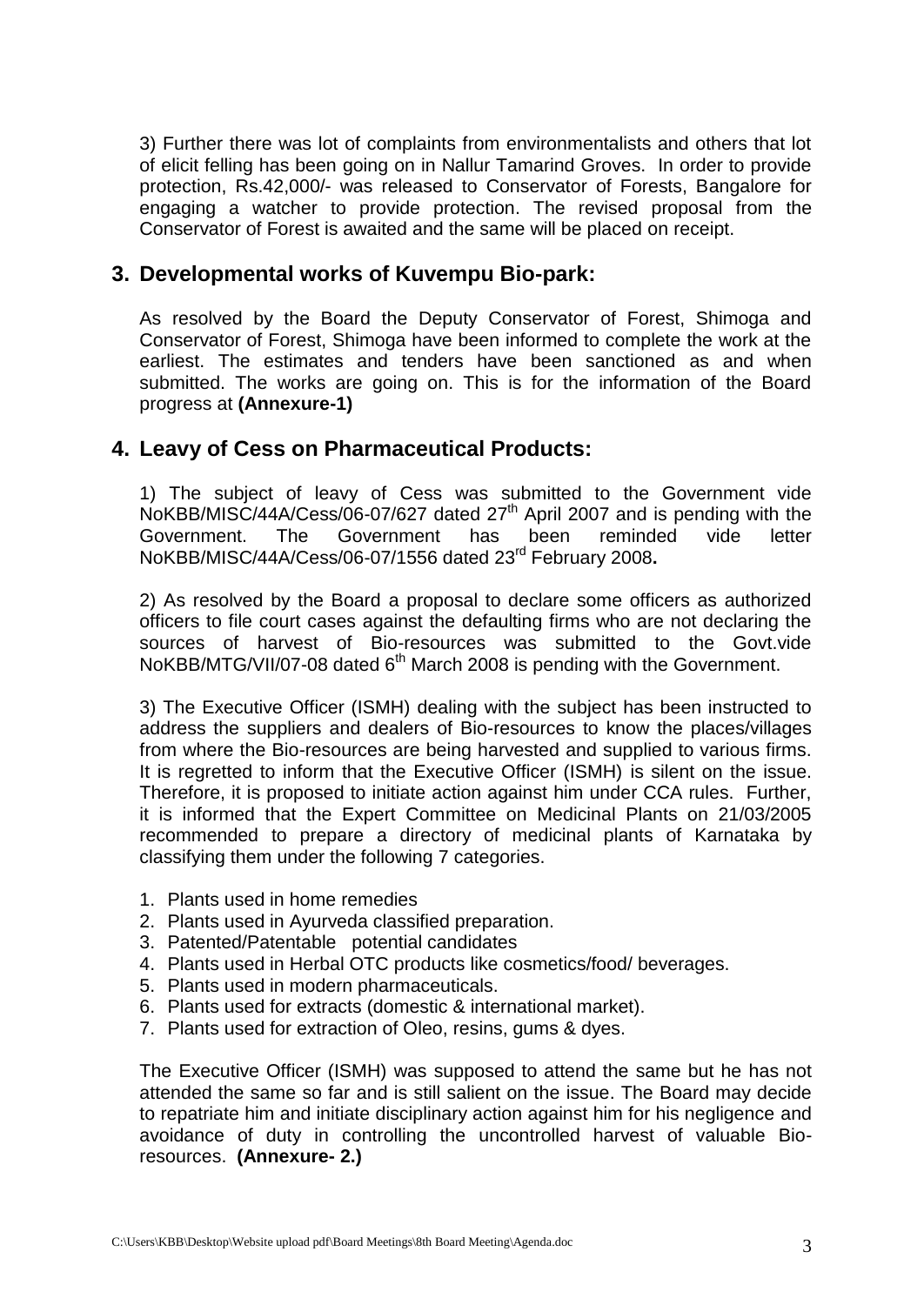## **5. Preparation of People's Biodiversity Registers (PBRs):**

The documentation of Biodiversity Registers documentation works are under progress in many Grampanchayats in various districts by BMCs with the technical support of NGOs, DCFs, Universities, Colleges etcs. In a review meeting of working of State Biodiversity Board and National Biodiversity authority in the country chaired by Secretary, Forest and Environment, Government of India held on 28<sup>th</sup> & 29<sup>th</sup>/4/2008 at Ooty. The Secretary, Additional Secretary, Joint Secretary and NBA reviewed the formation of Biodiversity Management Committees and Preparation of PBRs in various states. The opinion emerged in the meeting was

- 1. Biodiversity Management Committees should be formed as per the Act at the level of Zilla Panchayat immediately who will be negotiating in connection with harvesting of Bio-resources.
- 2. Biodiversity Management Committees should be formed at the level of Grampanchayats as per the act.
- 3. Few representative Grampanchayts covering various topographical variations and Biodiversity should be selected in each district and the PBR should be prepared for those Grampanchayts and the same should be compiled as district PBR. It is not advisable to prepare PBR for each Gramapanchayt as it involves huge amount of money, manpower, Time and other resources. Further preparing the PBRs for each Grampanchayat will not serve useful purpose and also this is not necessary from the point of view that the Biodiversity does not significantly differ from one Grampanchayat to other Grampanchayat in most of the cases. This was also the opinion of the UNEP representative who was present in the meeting.
- 4. It was stressed that the Traditional knowledge should be documented and full details should not be declared in the People's Biodiversity Registers. The full details should be kept separately and confidentially with the Biodiversity Boards. Accordingly, the subject of PBRs has been reviewed and based on topography, diversities such as Western Ghat, Coastal region and Maidan areas, the Grampanchayats have been selected for PBR documentation, giving proper representation to each district and taluka. **(Annexure-3)**

a) Further, it is brought to the notice of the Board the Deputy Conservator of Forest are finding it difficult to document Biodiversity of outside the forest area due to multidisciplinary nature of the job and they need the assistance of some NGOs. Therefore it is necessary to attach one NGO to each Deputy Conservator of Forest to get the documentation work done early. This will be done in the discussion with the Deputy Conservators of Forests and Conservators of Forests.

b) In other districts which have not been selected so far for PBR exercises. The following NGOs who have expressed their willingness to document Biodiversity will be entrusted with the job. The NGOs have been selected based on their willingness and experience in resource documentation and management as per information received from various districts as below: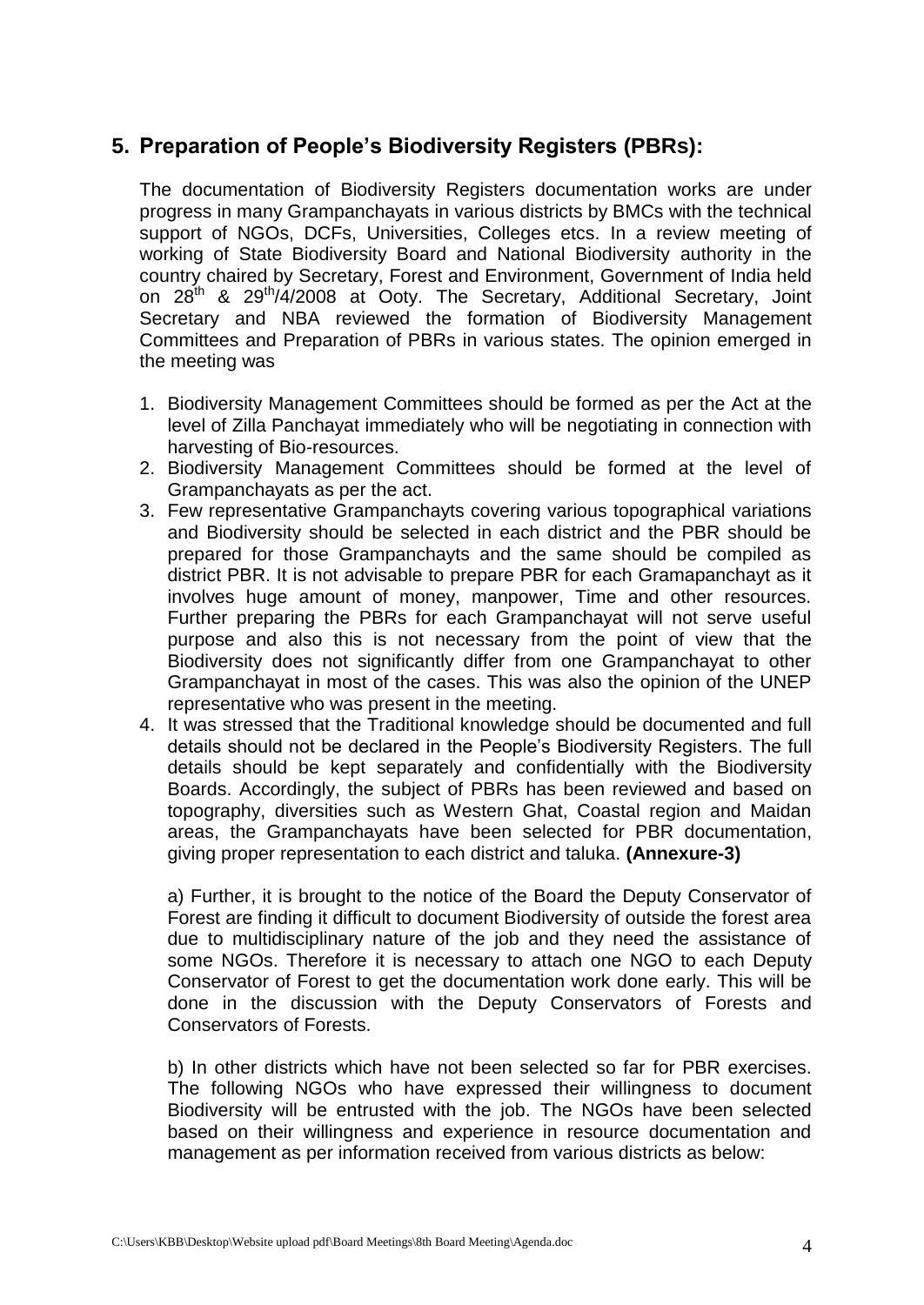| SI<br><b>No</b> | Name of the<br><b>District</b> | Name of the Agency                                                                                                                        |
|-----------------|--------------------------------|-------------------------------------------------------------------------------------------------------------------------------------------|
| $\mathbf 1$     | <b>Bagalkote</b>               | Bijapur Integrated Rural Development Society<br>(BIRDS) Hungund "Atmasakshi" HRD Training<br>Centre, Near Nagalinganagar, Hungund -587118 |
| $\overline{2}$  | Belgaum                        | <b>Bharat Janaseva Society,</b><br>At. Sp, Manihal, District Belagum                                                                      |
| 3               | <b>Bijapur</b>                 | Institute for Rural Development (IRD) Shahpet<br>Galli Main Road, Bijapur – 586101.                                                       |
| 4               | Chikkaballapur                 | Pragathi Rural Development Society and Gerehalli,<br>Chickballapur                                                                        |
| 5               | Gulbarga                       | Education<br>Sanjeevini<br>Society,<br><b>Brahmapur</b><br>Gulbarga                                                                       |
| 6               | Kolar                          | Social<br>Development, Association<br>& Rural<br>Manchenahalli<br>Saraswathipuram,<br>561211,<br>Gowribidanur.                            |
| $\overline{7}$  | Koppal                         | Thirtha<br>Ramananda<br>Sri. I<br>Swamy<br>Grameenabhiruddi Sangha, Gangavati.                                                            |
| 8               | Ramanagar                      | Karnataka Unani Medical Association, Bangalore                                                                                            |
| 9               | Raichur                        | Samaparna Abhivruddi<br>P.B.11,<br>Samsthe,<br>Gangavathi Road, Sindhanur – 584128.                                                       |

c) In order to form Biodiversity Management Committees at Zilla Panchayat level. ZP meeting has to be called and the details of Biological Diversity Act and rules, Roles and responsibilities of BMCs and its importance has to be explained. therefore It is suggested that an amount of Rs. 2000/- per district may be allowed as miscellaneous expenditure for this purpose.

# **6. 2007-2008 Action Plan.**

On this there is nothing to be discussed. Hence the subject is deleted.

### **7. Audited Accounts and Annual Reports for 2003-04, 2004-05 and 2005-06 .**

**1)** The Audited Account and Annual reports for 2003-04, 2004-05 and 2005-06 along with the Audit certificate from Accountant General and Annual report has been got printed and the same has been submitted to the Government vide letter No: KBB/Accts/32/AG/2007-08/22 dt15/4/2008 for placing before the legislature. **(Annexure – 4)**

**2)** The Accountant General has conducted the Audit for 2006-07 the Audited report has been received. The replies are prepared and the same is placed for consideration. After that the same will be submitted to Accountant General for further action. **(Anexure 5)**

**3)** The Accountant General audit has stated that the Karnataka Biodiversity Board should obtain Income Tax exemption certificate from Income Tax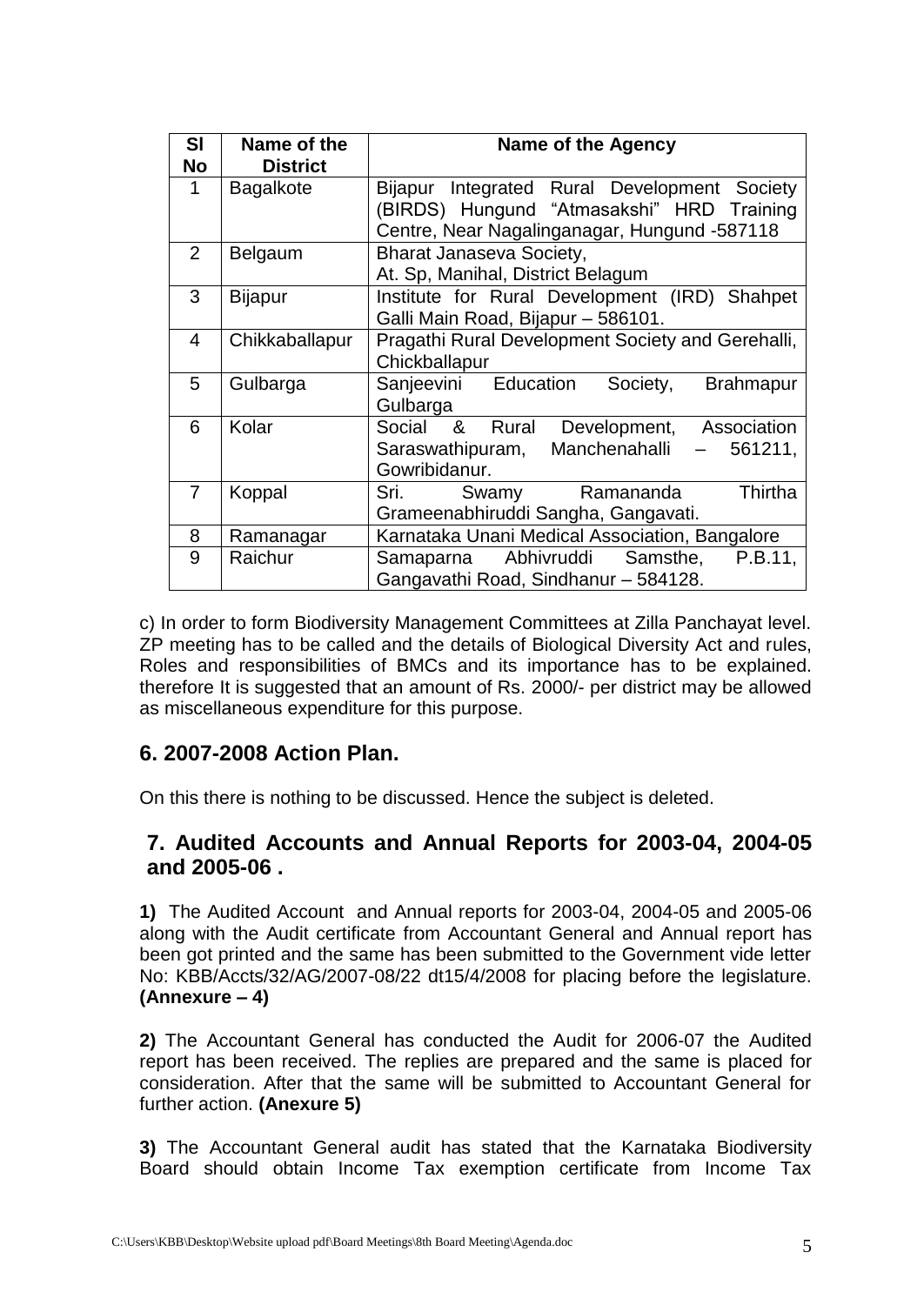department failing which it has to provide for payment of Income Tax. It is also required to file Income tax returns. The application is being filed with Income Tax Department.

## **8 : Appointment of Consultants for arranging Training:**

No action is needed.

# **9 : Declaration of Biodiversity Heritage Site:**

a) The proposals are awaited from the field officers and the same will be processed and placed before the board on receipt. The spots for Heritage Site have been identified. The proposal after receipt from Deputy Conservators Forests will be sent to the Government along with the opinion of the Principal Chief Conservator of Forest. **(Annexure – 6)**

b) A proposal is received from Conservator of Forest, Sirsi proposing the following sites to be declared as Biodiversity Heritage Sites.

| <b>SI</b><br><b>No</b> | Range    | Name of the<br><b>Village/Site</b> |
|------------------------|----------|------------------------------------|
|                        | Kyadgi   | Hemgar                             |
| 2                      | Kyadgi   | Kedgund                            |
| 3                      | Kyadgi   | Hukli                              |
| 4                      | Siddapur | Malemane                           |
| 5                      | Kyadgi   | Dodmane                            |
| 6                      | Janmane  | Devmane                            |
| 7                      | Janmane  | Unchalli                           |
| 8                      | Janmane  | Harigar                            |

The detailed proposal is at (**Annexure-7),** the proposal has been sent to Principal Chief Conservator of Foresst for his opinion and the same will be submitted to the government after the receipt of the opinion of PCCF.

#### **c) Declaration of Netrani Island as a Biodiversity Heritage Site:**

It is stated that lot of requests have come and proposals received from Institutions and General Public to declare Netrani Island as a Biodiversity Heritage Site. The Netrani Island contains Coral reef which is a unique eco system. Such eco systems are available in Lakshadweep, Gulf of Mannar and some areas in Gujrat coast. The Netrani Island is one such eco system about 20 Km from Murdeshwar Coas of Karnataka. The details along with Photographs, News paper cuttings etc. are at **(Annexure- 8).** This is placed for board for consideration and the decision to recommend to Government for declaration as Heritage Site.

# **10: Providing TA to the driver:**

No action is required.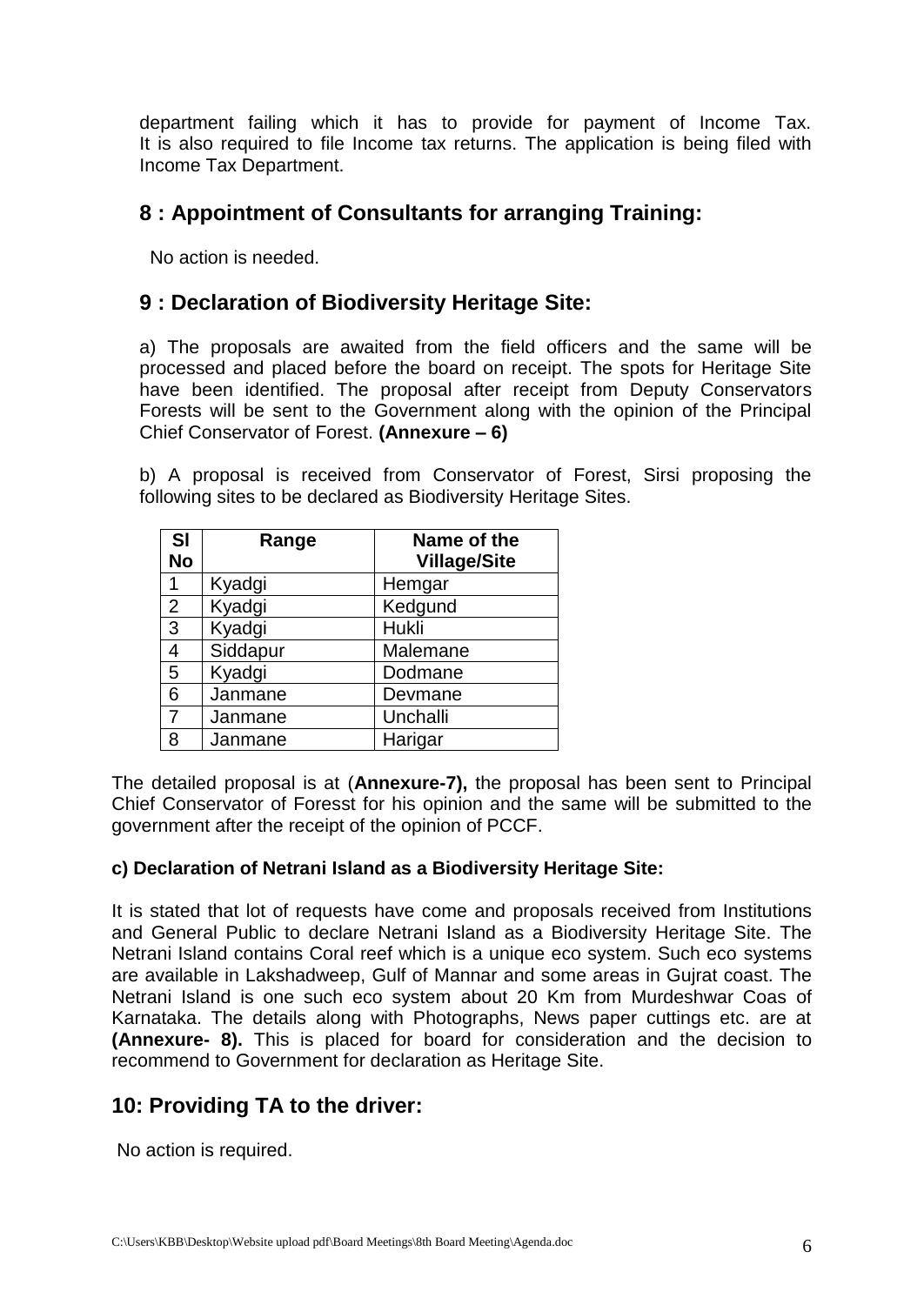# **11: Providing Housing facilities to the Member Secretary KBB:**

This matter is pending with the Government and the reply is awaited.

### **12: Documentation of Biodiversity in Forest areas:**

The suggestion to document forest biodiversity other than trees, animals also such as herbs, shrubs, NWFPs and inventorise the same to know the availability and utilization trend. has been referred to The Principal Chief Conservator of Forests . **(Annexure– 9).**

### **13: Providing financial assistance to Mangalore University for conducting workshop on Biodiversity.**

As discussed in the Board, an amount of Rs. 20,000/ has been released to Chairman, Dept. of Applied Zoology, Mangalore University as a contribution for conducting National Workshop on Biodiversity Assessment at Mangalore University.

## **14: Providing suitable staff to Karnataka Biodiversity Board:**

**1)** As resolved by the Board the subject was addressed to the Government vide letter No:KBB/EST/11/03-04/2006-07/1552 dt 23<sup>rd</sup> February 2008 in this matter and it is pending in the Government. **(Annexure– 10)**

#### **2) Engaging the services of Chartered Accountant to finalize the account:**

Since the Accounts supervisor is not in a position to prepare and finalize the Accounts as per Audit requirement for 2007-08 for submission to Accountant General so the quotations are received as suggested from the Chartered Accountant. The rates given are as below:

| SI.<br><b>No</b> | Name of the Agency                                                        | Amount<br>quoted |
|------------------|---------------------------------------------------------------------------|------------------|
| 1                | G.R. Balaji,                                                              | $30,000/-$       |
|                  | <b>Chartered Accountant</b>                                               |                  |
|                  | Balaji Nilaya, Ist Cross, Ashoka Nagar                                    |                  |
|                  | Tumkur - 572103                                                           |                  |
| $\mathbf{2}$     | T.N.Raghavendra                                                           | $25,000/-$       |
|                  | <b>Chartered Accountant</b>                                               |                  |
|                  | Sri. Nilaya, Masjid Road, K.R. Extn.Tumkur                                |                  |
| $\mathbf{3}$     | V. Mahendra & Associate                                                   | $32,000/-$       |
|                  | <b>Chartered Accountants</b>                                              |                  |
|                  | 1 <sup>st</sup> Floor, Behind Maruthi Plaza,                              |                  |
|                  | 4 <sup>th</sup> Cross, M.G.Road, Tumkur                                   |                  |
| 4                | Umapathi Desai & Co.                                                      | $24,000/-$       |
|                  | <b>Chartered Accountant,</b>                                              |                  |
|                  | No.1719/28, Sri. Balaji Complex, 1 <sup>st</sup> & 2 <sup>nd</sup> Floor, |                  |
|                  | Dr. Rajkumar Main Road, Prakash Road,                                     |                  |
|                  | <b>Bangalore</b>                                                          |                  |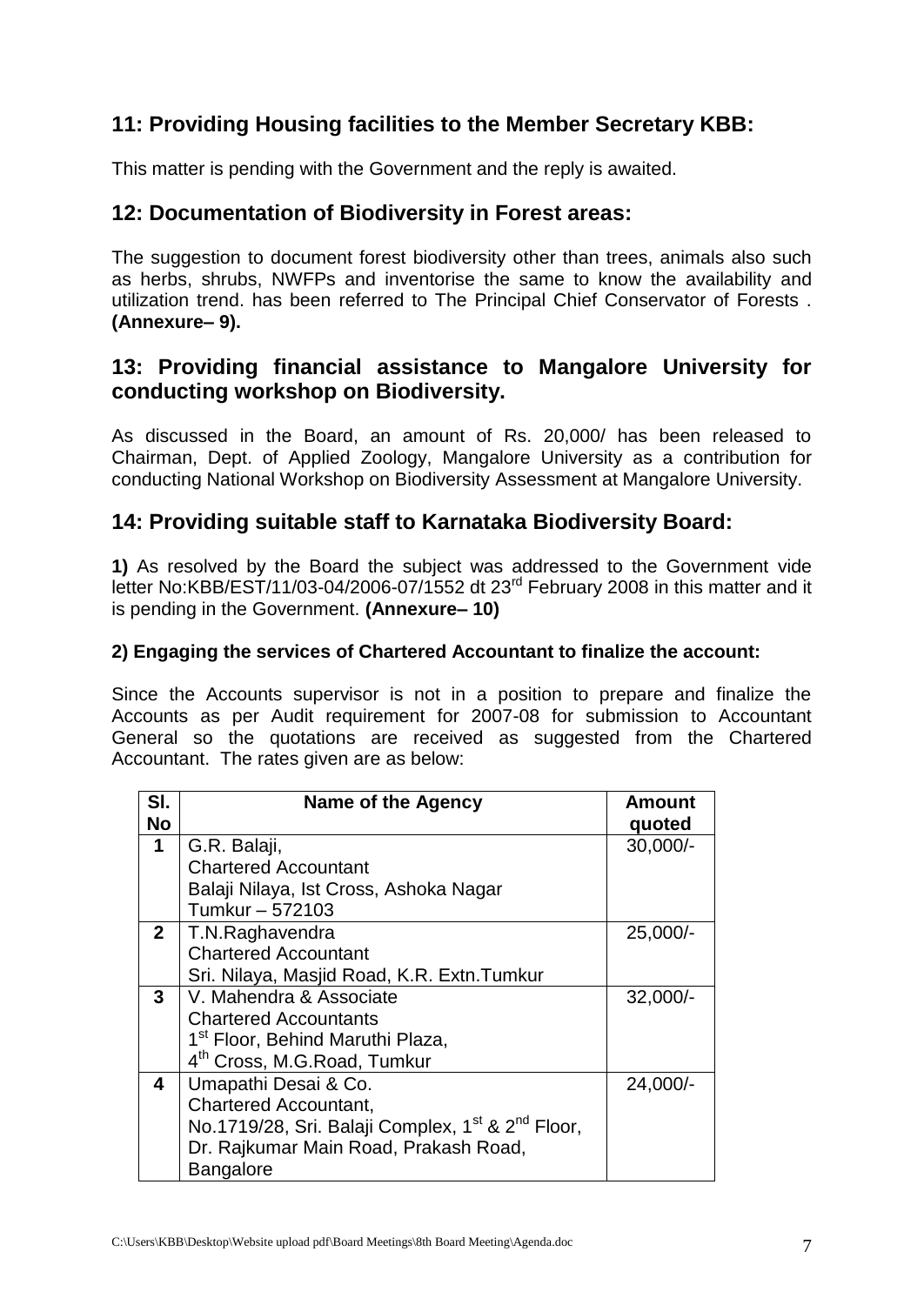| 5   Sri. V.R.Murali & Company,                           | $50,000/-$ |
|----------------------------------------------------------|------------|
| No.217, Ist Floor, 13 <sup>th</sup> Cross, Sampige Road, |            |
| Malleshwaram, Bangalore - 03                             |            |

One Sri Umapathi Desai & Company, Chartered Accountant, No.1719/28, Sri. Balaji Complex, 1<sup>st</sup> & 2<sup>nd</sup> Floor, Dr. Rajkumar Main Road, Prakash Road, Bangalore has quoted the lowest rate of Rs 24000/. The works involved are.

- **1.** Finalization of Annual Account
- **2.** Receipt and Payment Accounts
- **3.** Income and Expenditure statement
- **4.** Balance Sheet (Including schedules)
- **5.** Filing of returns, Income Tax and TDS.
- **6.** Reply to audit observations.

The board may consider the same.

# **15: Budget provision for 2008-09:**

Nothing is to be discussed in this.

# **16: Any other subjects with the permission of the chair**

#### **1) Publication of News letter from Karnataka Biodiversity Board:**

Action is being taken to collect the information from other Biodiversity boards on the subject and further action will be taken accordingly.

#### **2) Publishing the proceeding of National Seminar.**

The National Biodiversity Authority has been requested to release fund for publishing the proceeding on National Seminar. National Biodiversity Authority has informed that funds are not available and informed that this should have been completed within the amount released for the Seminar. Out of 41 full length paper received 24 papers have been short-listed for publication in the proceeding. This will cost approx. Rs.40,000 /. It is suggested to to publish the same to close the issue and also this will bring credit to Karnataka Biodiversity Board.

# **New subject**

### **1. Outsourcing of Biodiversity Documentation works:**

It is proposed to outsource the following documentation works to specialized agencies to get qualitative documentation on priority.

| <b>SI</b><br><b>No</b> | Name of the works                                                                                                                                   | To be entrusted to |
|------------------------|-----------------------------------------------------------------------------------------------------------------------------------------------------|--------------------|
|                        | Availability of Medicinal Plants and FRLHT<br>Utilization pattern by Pharmaceutical<br>companies and aromatic plants<br>bv<br>perfumery industries. |                    |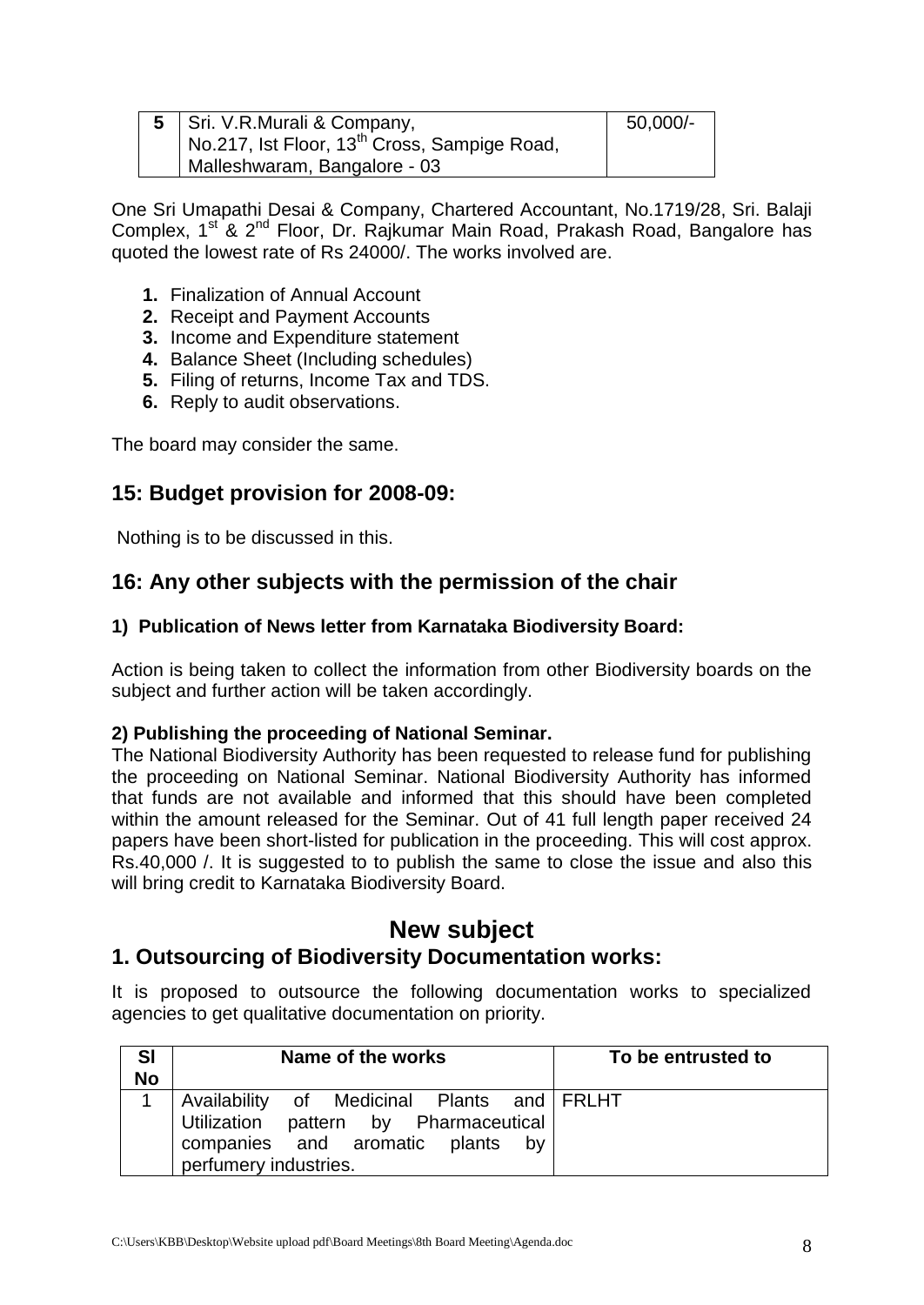| $\overline{2}$ | Preparation of district-wise directory on FRLHT<br>Traditional local knowledge relating to bio-<br>resources including Medicinal practices. |                                                                                                                                          |
|----------------|---------------------------------------------------------------------------------------------------------------------------------------------|------------------------------------------------------------------------------------------------------------------------------------------|
| 3              | Documentation of district-wise Horticulture<br>biodiversity of Karnataka.                                                                   | Selection among University of<br>Agriculture Sciences,<br><b>Bangalore and Dharwad</b>                                                   |
| $\overline{4}$ | Documentation of district-wise Fresh water<br>fish biodiversity of Karnataka.                                                               | Selection among<br>1. Dr. Y. Basavaraju,<br>Dean College of Fisheries,<br>KVAFSU, Post Box No. 527<br>Mangalore-575002                   |
|                |                                                                                                                                             | 2. Dr. Kondareddy,<br>Acquareach Foundation<br>$12^{\mathsf{th}}$<br>No.60,<br>Cross,<br>Ganganagar, Bangalore-24.                       |
|                |                                                                                                                                             | 3. Dr. H. Chandrashekaraiah,<br>Society for advancement of<br>Acquaculture, No.3, Pampmaha<br>Road, Chamrajpet,<br>kavi<br>Bangalore -18 |

### **2. Allowing pre paid Auto rickshaw charges on tour:**

It is informed the officers are claiming the auto charges exorbitantly, without details of K.M as required under TA rules. It is therefore suggested that actual auto charges may be allowed on production of pre paid receipt issued by auto rickshaw association.

### **3. Action Plan for 2008-09:**

The action plan for 2008-09 is prepaid and the same is placed for consideration and approval.

### **4. Release of People's Biodiversity Registers and other Reports of Karnataka Biodiversity Board**:

1) A function on Release of People's Biodiversity Registers and other Reports of Karnataka Biodiversity Board was organized on 25/4/2008 as per the date suggested by the advisor to His Excellency the Governor of Karnataka and the following Biodiversity documentation reports were released.

#### **a) People's Biodiversity Registers Reports**

| <b>District</b> | Taluk      | Grampanchayat |
|-----------------|------------|---------------|
| Jdupi           | Karkala    | Marne         |
| Uttara Kannada  | Nandigadde | Joida         |
| Haveri          | Hirekerur  | Arlikatte     |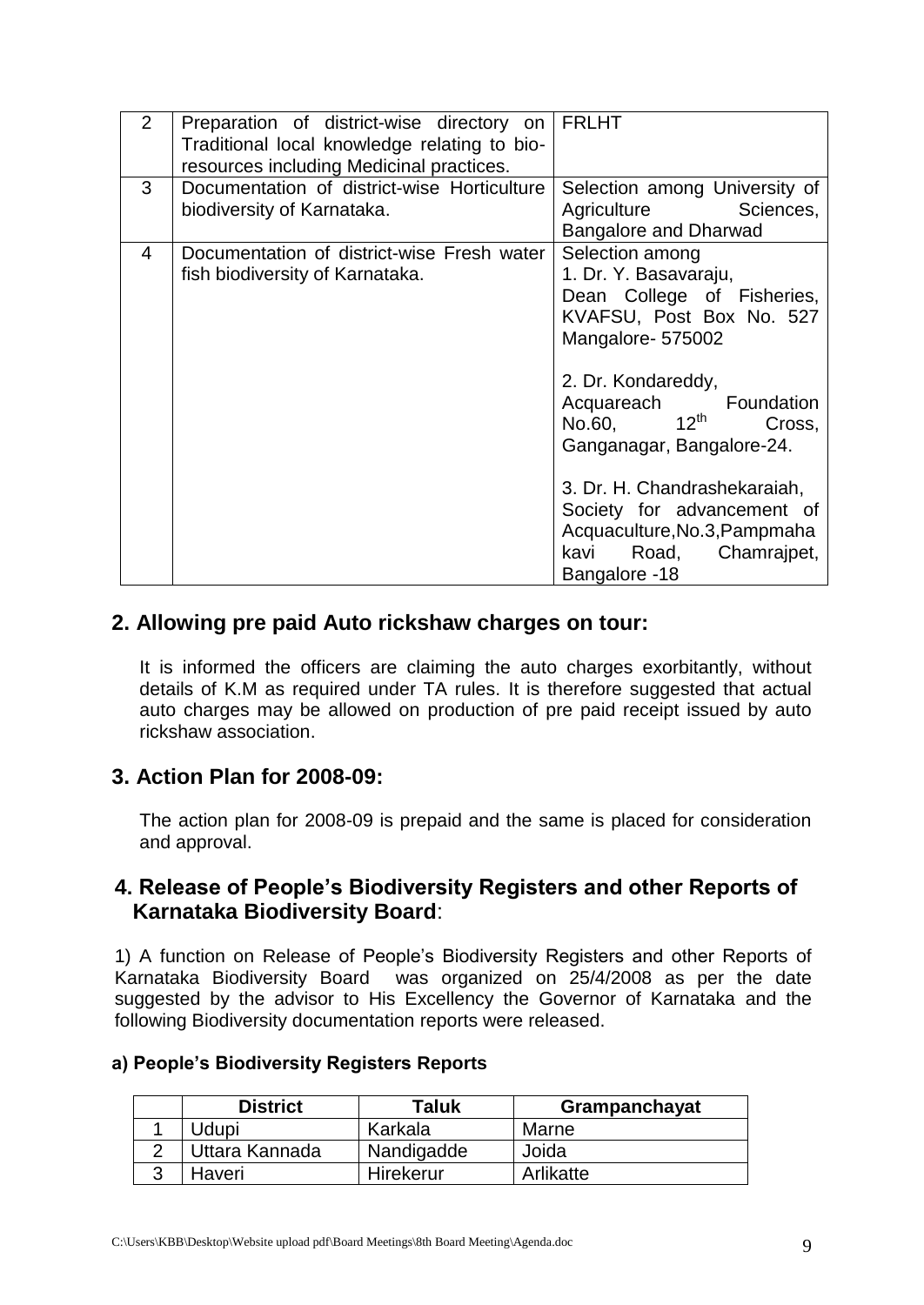|   |                | <b>Byadagi</b> | Budapanahalli |
|---|----------------|----------------|---------------|
| b |                | Ranebennur     | Hanumapur     |
|   | <b>Bellary</b> | Hospet         | Hampi         |
|   |                | Sandur         | Susheelnagar  |
|   |                | Kudligi        | Gudekote      |

#### **b) Documentation of Biodiversity of Coastal Karnataka**

- 1 Survey report on Coastal Biodiversity
- 2 Report on Netrani Island

The programme was attended by Principal Secretary, Department of Forest, Ecology and Environment, Secretary, (Ecology and Environment), Department of Forest, Ecology and Environment, Prof. Madhav Gadgil in addition to other dignitaries.

These reports are being put on the website and the same will be sent to various libraries, department and University, Colleges, National Biodiversity Authority, Zilla Panchayat, taluka libraries Biodiversity Management Committees for references and records.

2) Prof. Madhav Gadgil has not accepted the Air fair and Taxi charges. He requested to give honorarium. Accordingly Rs. 3,000/- has been given in consultation with the Secretary, (Ecology and Environment) the same may be ratified. A sanction of Rs. 1.20 lakhs was accorded by the Government for this programme. An amount of Rs.1,20,676/- has been spent.

### **5. Documentation of Coastal Biodiversity:**

The KUIDFC sponsored project was implemented for documentation of Coastal Biodiversity. In this project EMPRI, CMFRI, ISRO, INCERT and ASIMA PRATHISTANA were involved. Funds were released by KUIDFC same were released to various agencies as below:

| <b>SI</b><br><b>No</b> | Name of the implementing Agency | <b>Amount released</b> |
|------------------------|---------------------------------|------------------------|
|                        | <b>EMPRI</b>                    | 24.30                  |
| 2                      | <b>CMFRI</b>                    | 18.88                  |
| 3                      | <b>INCERT</b>                   | 1.00                   |
|                        | <b>ASIMHA PRATHISTANA</b>       | 0.43                   |
| 5                      | Karnataka Biodiversity Board    | 12.48                  |
| 6                      | ISRO                            | 8.00                   |
|                        | Total                           | 65.10                  |

The KUIDFC vide its letter No:KUIDFC/ENG/KUDCEMP/05-06/1228 dt 25/7/2005 had informed to submit the documents

- 1. Utilization certificate duly countersigned by Chartered Accountant.
- 2. Statement giving the voucher-wise expenditure details.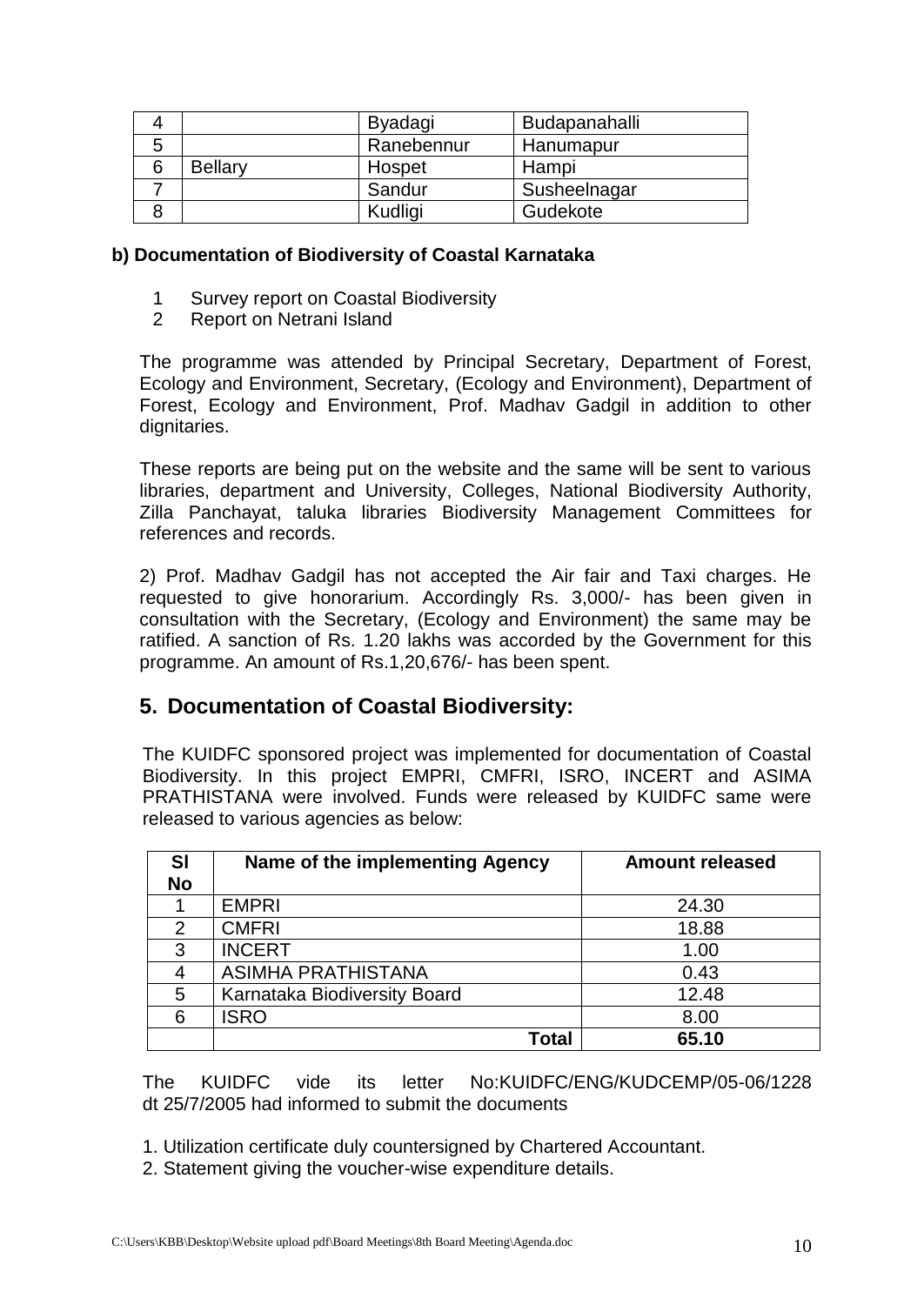This was not informed to implementing agencies by the concerned Executive Officer, Karnataka Biodiversity Board.

ISRO and CMRI have not submitted the Utilization Certificate and statement of Account duly counter signed by Chartered Accountant. The ISRO has informed that

- 1) The ISRO is a Central Government organization. The Chartered accountant does not audit their account. Hence Certificate from Chartered accountant cannot be given.
- 2) As the vouchers form part of various transactions copies of the vouchers cannot be given.
- 3) Payment received is not a grant-in-aid. Hence the question of production of voucher does not arise.

The CMFRI has also informed that vide its letter No. dated 24/1/2007 that as per the guidelines in CMFRI, it is the host institutions prerogative to utilize the consultancy fee in a manner suitable for conducting the work. The application of fund is strictly as per Government of India rules and procedure. The vouchers and bills are in the custody of bills and audit section and will not be available to any agencies including clients.

The EMPRI has charged 10.03 laks as Institution charges as against admissible amount of Rs. 5.212 as the project cost. The account is held up. Further an amount of Rs. 3.4 lakhs is to be released to CMFRI and Rs 2.00 lakhs is to be released to ISRO. The correspondence is going with the above agencies to set right the accounts and comply with the direction given by the KUIDFC. The agencies are not taking interest in this direction. Further no fund can be released unless accounting procedure is complied. There is no fund available under the project with Karnataka Biodiversity Board. The KUIDFC is not willing to release further funds till the account is settled. This is brought to the notice of the board.

The works have been completed and the report on Coastal Biodiversity has already been released.

# **6 . Conducting of Workshops :**

It is proposed to conduct following workshops during the year 2008-09.

- 1. Availability , harvesting and utilization trend in NWFP,
- 2. Local Traditional Knowledge and medical practices.
- 3. Heritage sites and their management.

Karnataka Biodiversity Board may be given additional fund. The above activities will be taken up depending upon the availability of the budget.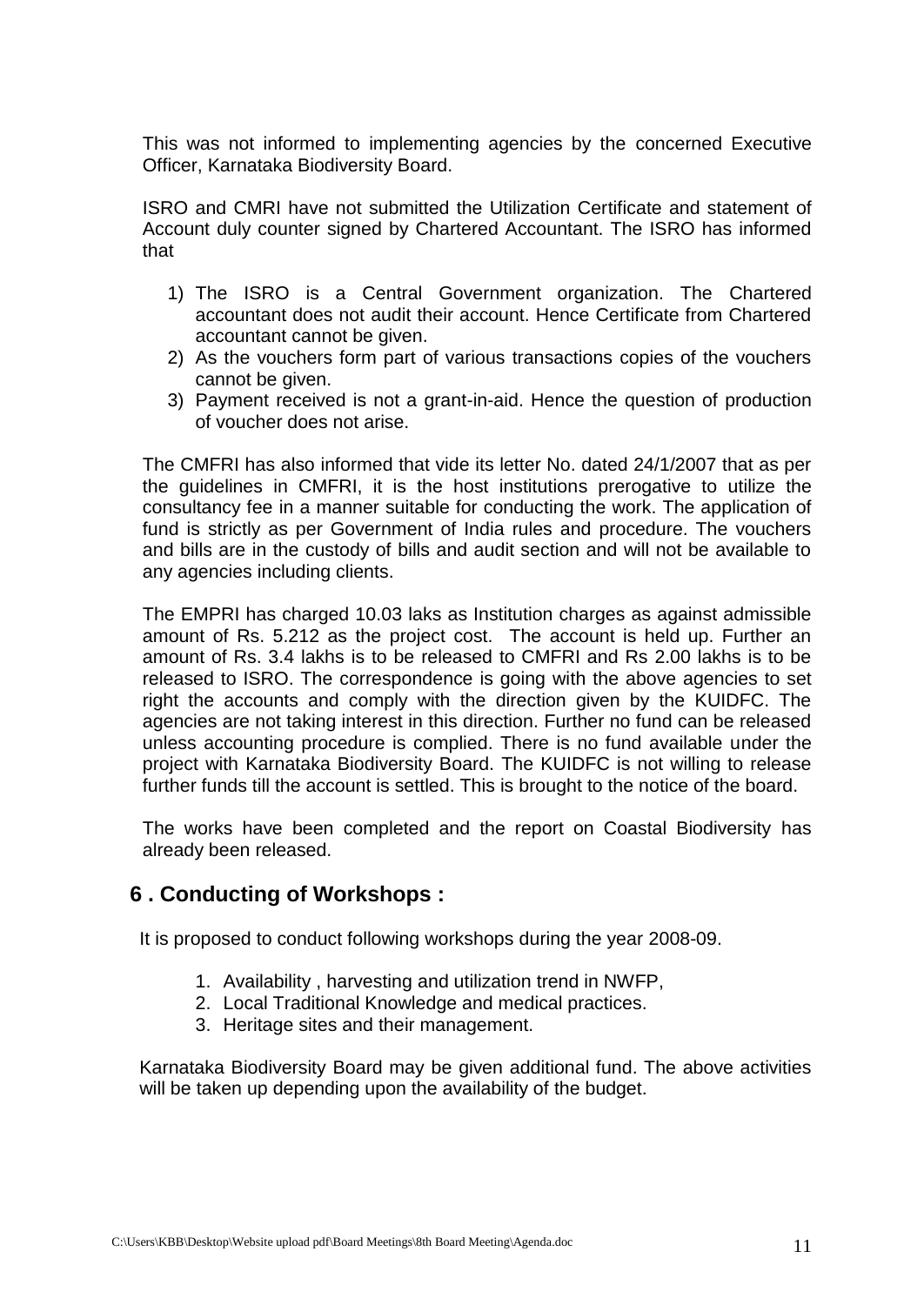## **7. Providing Vehicle facilities for attending the office and going back to home.**

It is brought to the notice of the board that previously all the Executive Officers were given pooled vehicles for coming to office and back to their home. Two vehicles, One Karnataka Biodiversity Board and one hired vehicle were allotted to the Three Executive Officers and Administrative Officer to share the vehicle without any complaint.

The officers were fighting among themselves and depriving each other of the vehicle facilities. Each officer was in a hurry to take the vehicle and go without thinking about the other officer. Whichever officer gets the vehicle he will go to different offices and this way creates the problem for other officer. There was competition going on to take the vehicle and run away from Karnataka Biodiversity Board to other offices without any purposes. This created the heart burn among the officers and each officer started fighting among themselves and complaining to the Member Secretary. It became a routine affair. The Member Secretary instead of attending the office work had to listen to complaints at the cost of office works. It became unbearable so out of frustration the Members Secretary referred the matter to the Government. The Govt. vide letter No.ಅಪಜೀ/107ಇಎನ್ ವಿ 07 dated: 1/7/2007 informed to take action as per G.O No: ಸಿ

ಅಸು ಎ 87/ ಶಿವಾನಿ/2000 dated 29/8/2008 **(Annexure -11)** 

Accordingly the action was taken as suggested by the Government. One vehicle which was hired without following the office procedure was returned as directed by the Board. Now one vehicle is available for use by the Executive Officers and Administrative Officer. Whenever the officers want to go a different office they are given vehicle as per requests. But the officers are not satisfied, they want separate vehicles and they want to use the vehicle for all the purposes including going to their home and coming to office. As per the above government order the use of vehicle for going to house and office by the Executive Officers is not authorized. It is further informed that the nature of the job of Executive officer is such that giving vehicles for the exclusive use is not warranted. The liaison work is done by Member Secretary only.

The Executive officers do not have to go to different offices everyday instead they are suppose to sit in Karnataka Biodiversity Board and attend the works as per Job Chart. The matter is brought to the notice of board for consideration and give a decision.

### **8. Purchase of equipments for Karnataka Biodiversity Board:**

The following equipments have been purchased during 2007-08 to strengthen the facilities in Karnataka Biodiversity Board for the purpose of training and dissemination of Biodiversity Awareness.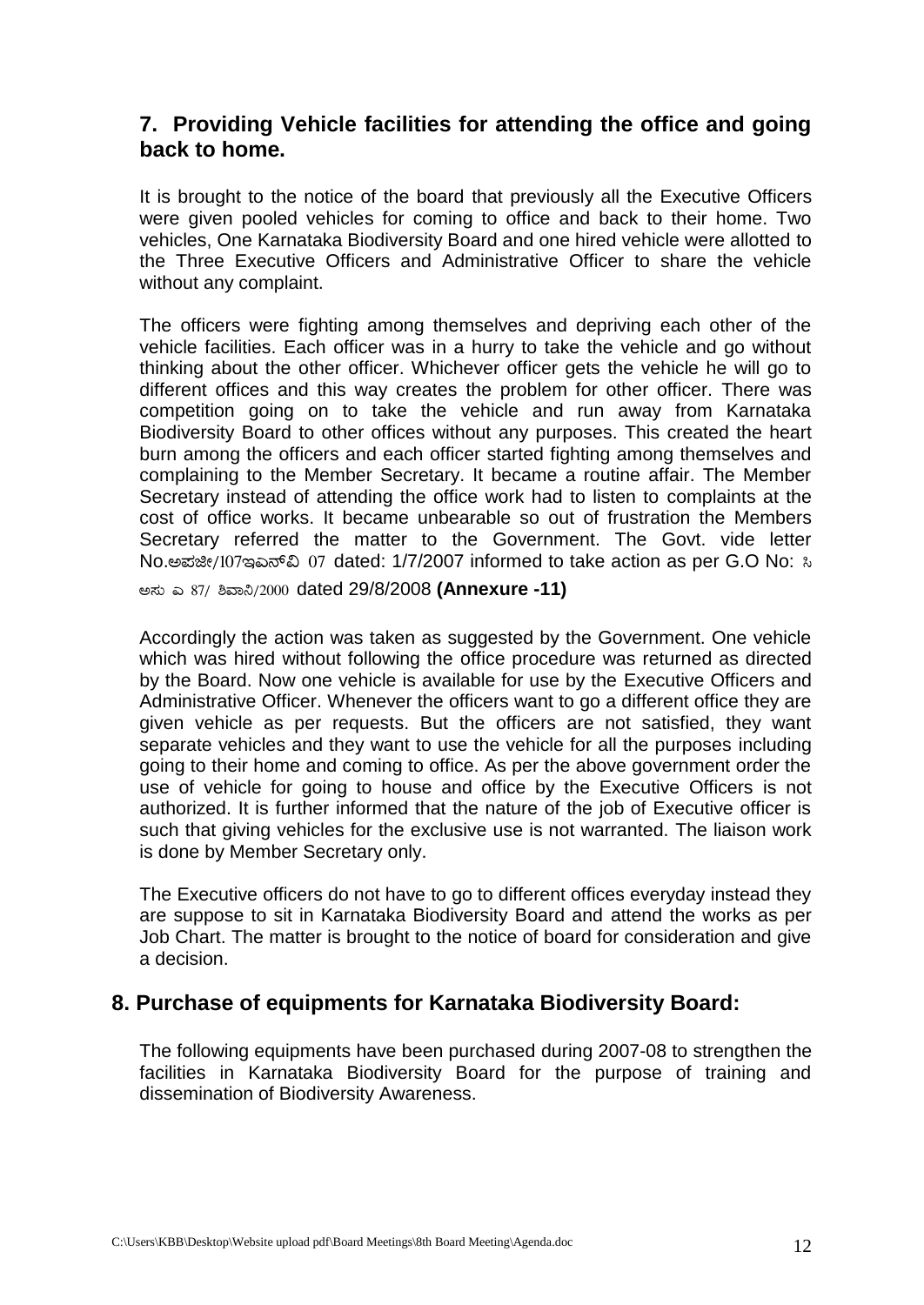| -SI<br><b>No</b> | <b>Name of the Equipment</b> | Amount     |
|------------------|------------------------------|------------|
|                  | <b>LCD Projector</b>         | 57,800/-   |
|                  | <b>Digital Camera</b>        | $18,500/-$ |
| $\mathbf{z}$     | Over Head projector.         | $7.875/-$  |

It is propose to purchase the following during the year.

1. Laptop for use by the Member Secretary

2. One Typewriter- due to failure of electricity from time to time the work suffers hence one manual type-writer is necessary.

### **9. Revision of salary of staff from Manpower Agency:**

As per Government order the supporting staff is taken from Sri, Sagar Man Power Agency, Bangalore. The agency has requested that the prices have gone up and salary of Government officials have also gone up, so the salary of the staff provided by the Manpower agency should be increased. Accordingly after negotiation the proposal is placed as below:

| <b>SI</b><br><b>No</b> | Category                   | <b>Equivalent</b><br>to | Scale in the<br><b>Government</b> | <b>Consoli</b><br>dated | <b>Present</b><br>payment | <b>Proposed</b><br>payment |
|------------------------|----------------------------|-------------------------|-----------------------------------|-------------------------|---------------------------|----------------------------|
|                        |                            |                         |                                   | amount                  |                           |                            |
|                        | Administrative             | Asst.                   | 14,050-25,050                     | 16,508                  | 15,000                    | 16,000                     |
|                        | Officer                    | Conservator of          |                                   |                         |                           |                            |
|                        |                            | <b>Forests</b>          |                                   |                         |                           |                            |
| 2                      | Accounts                   | Superintendent          | 10,000-18,150                     | 11,750                  | 9,500                     | 10,000                     |
|                        | Supervisor                 |                         |                                   |                         |                           |                            |
| 3                      | <b>Executive Assistant</b> | <b>FDA</b>              | 7,275-13,350                      | 8,548                   | 7,400                     | 8,500                      |
| 5                      | Data Entry Operator        | <b>SDA</b>              | 5,800-10,500                      | 6,815                   | 6,000                     | 6,300                      |
| 6                      | <b>Driver</b>              | <b>Driver</b>           | 5,800-10,500                      | 6,815                   | 5,800                     | 6,200                      |
| 7                      | Dalayat                    | Dalayat                 | 4,800-7275                        | 5,640                   | 5,000                     | 5,300                      |

Further it is stated that due to inexperience of Account supervisor in preparing and finalizing the Accounts the services of one KFDC employee who had taken VRS has been taken through Man power agency and he is being paid Rs. 9,000/- but he is demanding Rs. 10,000/- the board is requested to consider the same.

### **10. Accounts for the year 2007-2008.**

The accounts for 2007-08 have been prepared and the same is placed for approval. **(Annexure–12)** After the approval, same will be sent to AG for further action. Further it is advised by the Accountant General that in order to avoid the delay in submission of accounts to AG the Member Secretary may be authorized for all years to submit the Account to Accountant General as soon as it is prepared and place the same before the board for ratification.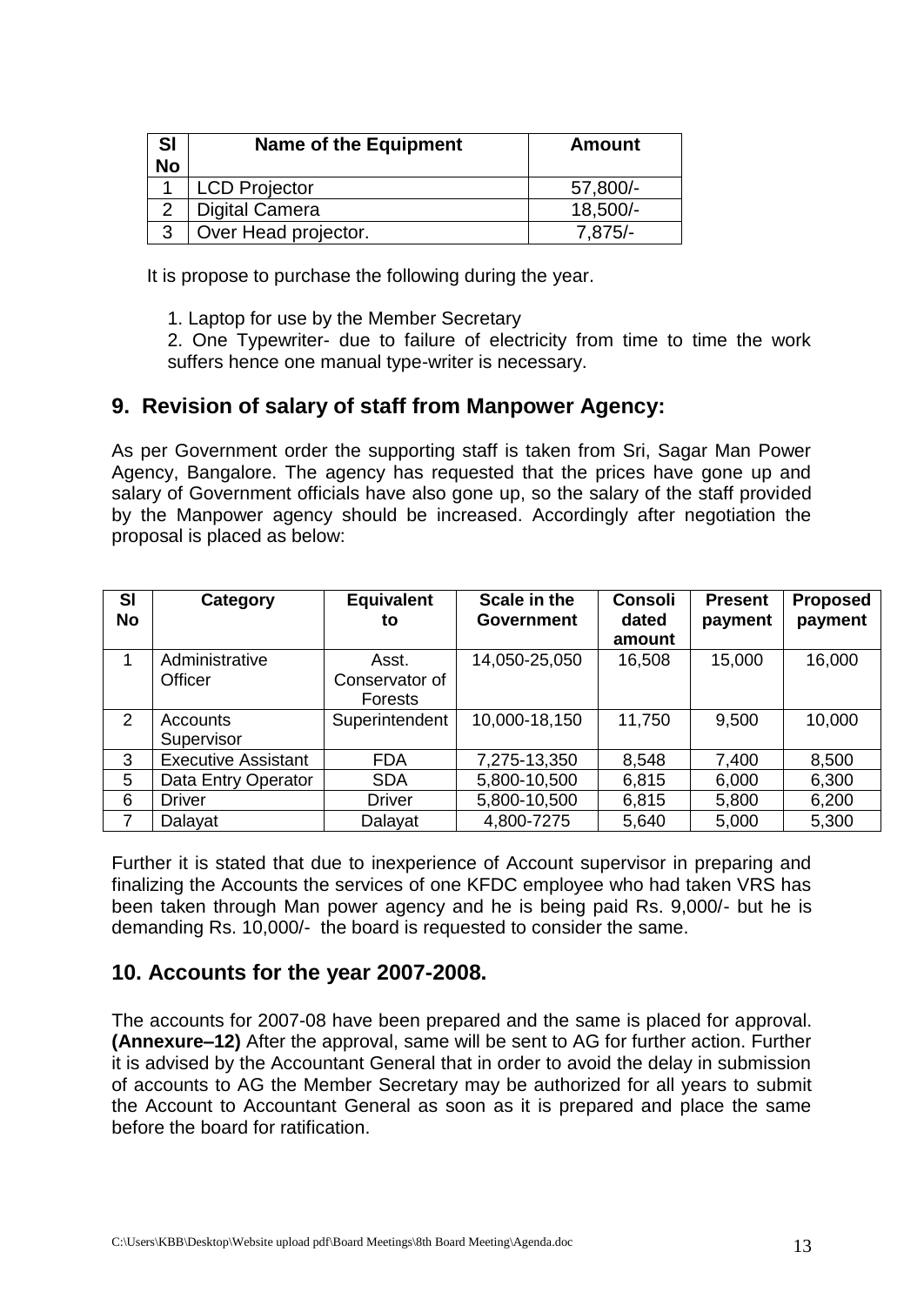# **11. Proposal to charge Biodiversity Fee:**

It is informed that lot of tourists visits the sanctuaries and National Parks and enjoy the beauty of nature and its biodiversity. The trend is on the increase. It is suggested to levy biodiversity fee on the tourists. The amount will be collected by the Forest Department which can retain 50% of the amount for conservation and development of Biodiversity. The 50% amount should be provided to Karnataka Biodiversity Board for sponsoring Research and studies on various issues related to Biodiversity.

### **12. Internal Control Mechanism:**

The Accountant General audit while auditing the Account of Karnataka Biodiversity Board suggested that an Internal Control mechanism should be established in KBB to avoid frauds and errors. The subject is placed before the board to consider the same and make suitable recommendation to Government.

# **13.Content Updation of Karnataka Biodiversity Board Website.**

The website of KBB has to be updated. The work is entrusted to Sri. Koushik, Web-designer since two years they are doing this job. Now they have given quotation for Rs….. ……for the year 2008-09. **(Annexure-13)**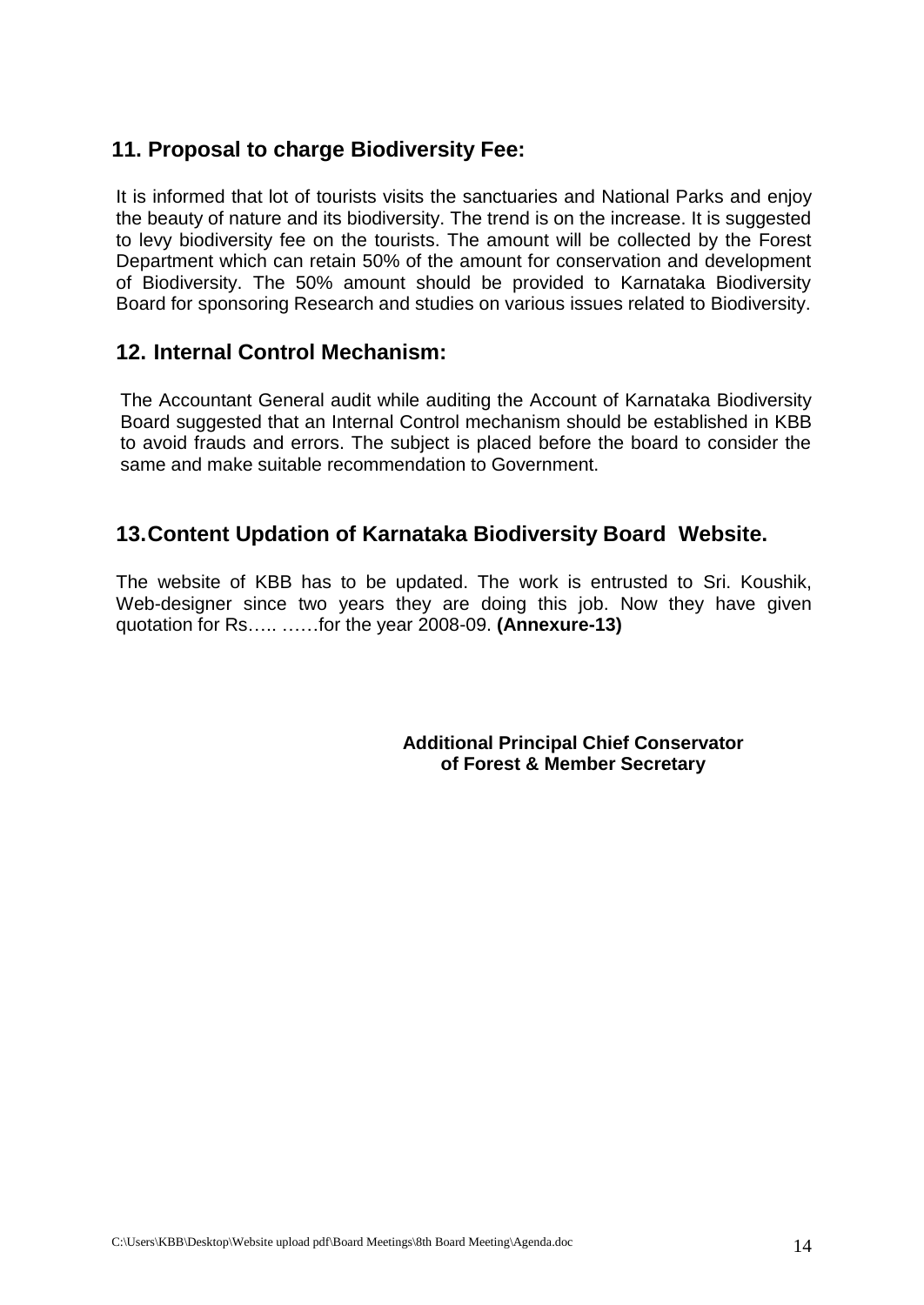# **Indent**

| SI. No            | <b>Content</b>                                                                                           | Page No   |
|-------------------|----------------------------------------------------------------------------------------------------------|-----------|
| 1                 | Agenda for 8 <sup>th</sup> Board Meeting                                                                 | $1 - 14$  |
| $\overline{2}$    | The proceedings of 7 <sup>th</sup> Board Meeting                                                         | $15 - 23$ |
|                   | <b>Annexures</b>                                                                                         |           |
| Annexure $-0$     | List of Projects.                                                                                        | 24-26     |
| Annexure $-0 - A$ | Detailed estimate of Chain link                                                                          | $27 - 28$ |
| Annexure - 1      | Development of Kuvempu Bio-park Project                                                                  | 29-35     |
|                   | Proposal to declare authorized officer                                                                   | 36        |
| Annexure $-2$     | The recommendation of Expert Committee on<br><b>Medicinal Plant.</b>                                     | 37        |
| Annexure $-3$     | List of People's Biodiversity Registers to be<br>prepared.                                               | 38        |
| Annexure-4        | Audited Account for the year 2003-04,04-05 &<br>$05-06.$                                                 | 39        |
| Annexure $-5$     | Audited Account of 2006-07                                                                               | 40-45     |
|                   | Reply to audit observation of accounts 2006-07.                                                          | 46-47     |
| Annexure-6        | List of proposed Biodiversity Heritage Site.                                                             | 48-50     |
| Annexure-7        | of<br>Biodiversity Heritage<br><b>Site</b><br>Declaration<br>proposal from Sirsi, Conservator of Forest. | 51-58     |
| Annexure $-8$     | Declaration of Netrani Island as Biodiversity<br>Heritage Site.                                          | 59-60     |
| Annexure - 9      | Documentation of Forest Biodiversity.                                                                    | 61        |
| Annexure - 10     | Providing staff to Karnataka Biodiversity Board.                                                         | 62-66     |
| Annexure - 11     | Demand for Vehicle from Executive Officer.                                                               | 67-74     |
| Annexure - 12     | Upgradation of Website.                                                                                  | 75-78     |
| Annexure - 13A    | Annual Report of 2007-08.                                                                                | 79        |
| Annexure - 13B    | Accounts for the year 2007-08.                                                                           | 80-91     |
| Annexure - 14     | Action Plan for the year 2008-09                                                                         | 92-93     |
| Annexure - 15     | Additional Agenda from 1 to 6                                                                            | 94-102    |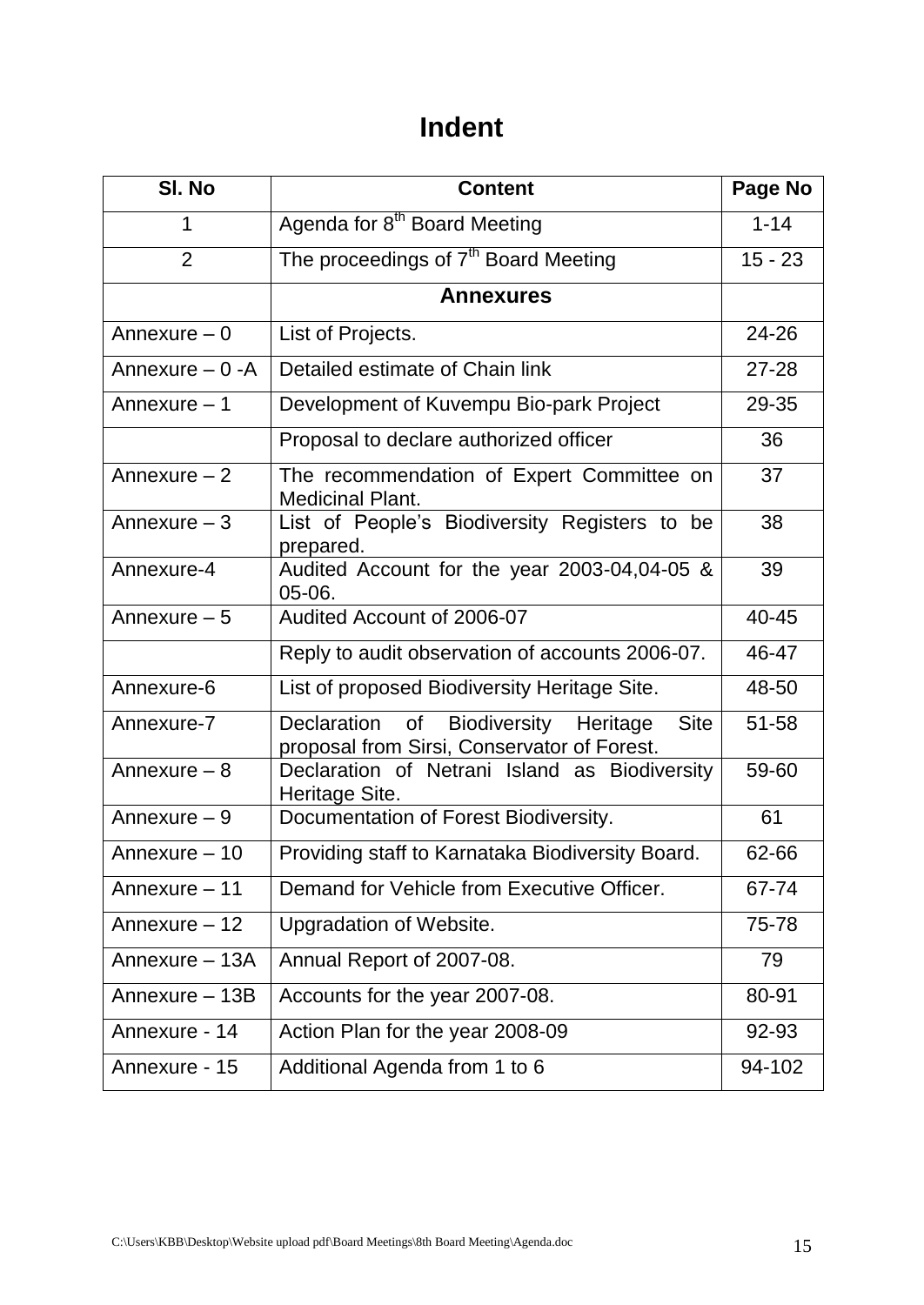# **Additional Agenda - No-4**

In continuation of Item No. 5 (4) in addition to the NGOs listed following two NGOs should also be considered.

- 1. Chetana Rural Development Trust ® Sri. Balaji Building H.N. 1, Ist Floor, APMC Road, Ist Cross, Neharu Nagar Manoli, Saudatti taluk, Belgaum District
- 2. Navodaya Educational And Environment Development Service M.A.building, Behind Sangam Talkies Ranebennur – 581115.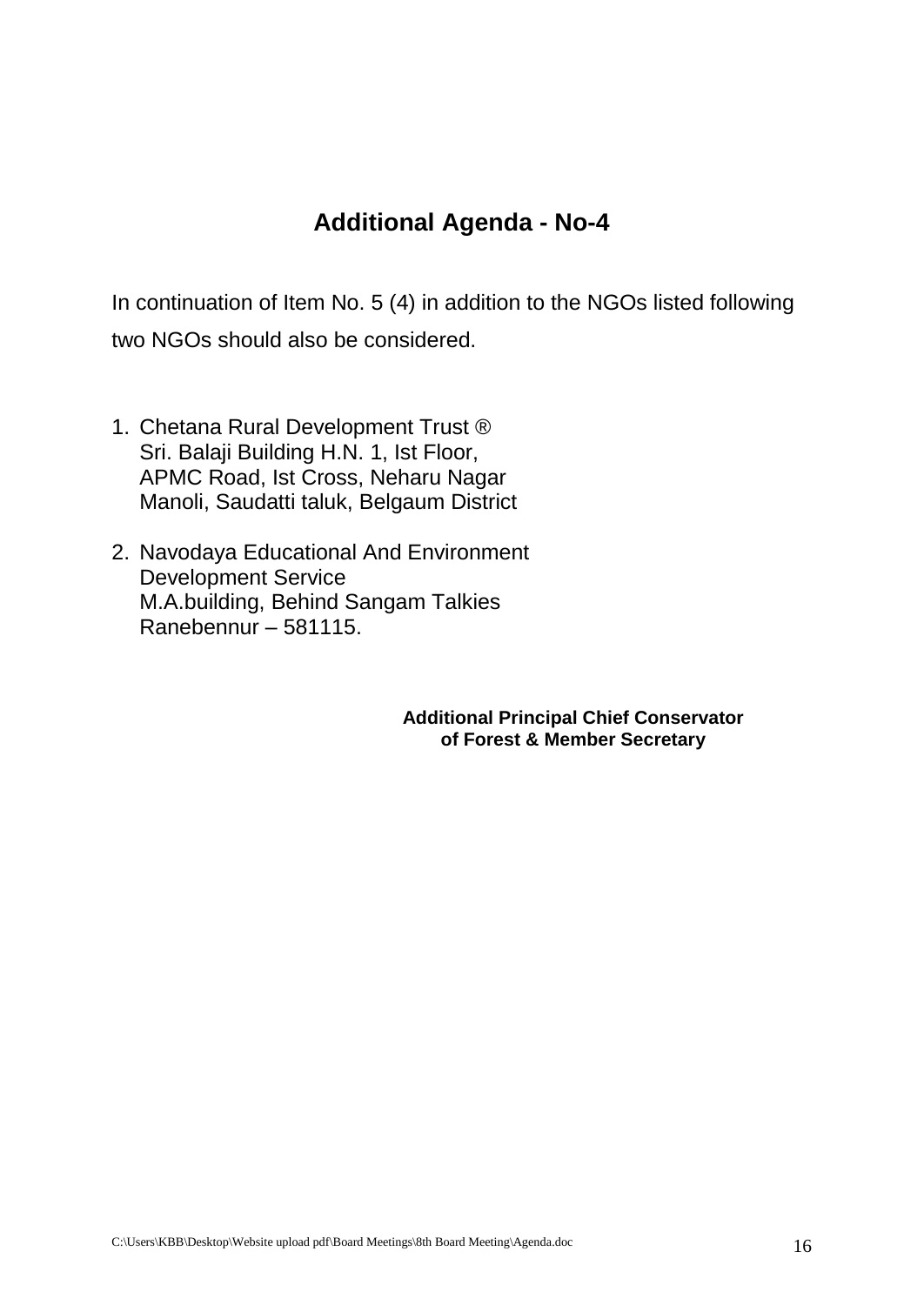# **Additional Agenda - No-5**

The staff which is on deputation from Manpower Agency working in the Karnataka Biodiversity Board has submitted representations with a request for the payment of monthly salary directly from the Board instead of making payment through the Manpower Agency after deduction of 7.1% as Agency service charges. The proposal is put up for necessary consideration and decision.